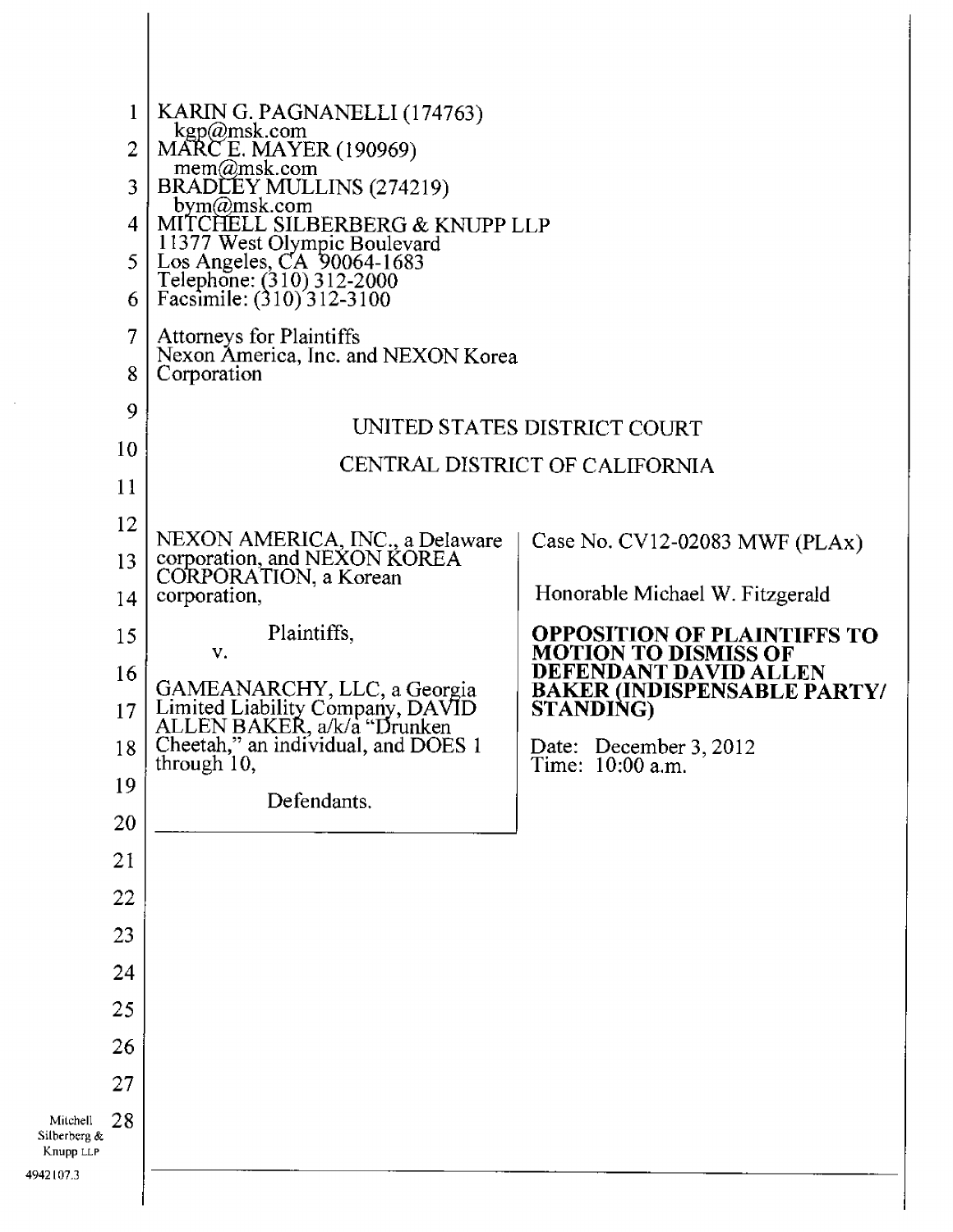| $\mathbf 1$         | <b>Introduction</b>                                                                            |  |  |  |
|---------------------|------------------------------------------------------------------------------------------------|--|--|--|
| $\overline{2}$      | This lawsuit has been brought by the owners and exclusive licensees of the                     |  |  |  |
| 3                   | popular multiplayer online computer game "Combat Arms" (collectively, "Nexon")                 |  |  |  |
| $\overline{\bf{4}}$ | against the developers and distributors of a software product and service (known as            |  |  |  |
| 5                   | "Game Anarchy") that enables players to cheat in the game and gain unfair                      |  |  |  |
| 6                   | advantages vis-à-vis other players. Among the claims asserted against Defendants               |  |  |  |
| 7                   | are claims for trafficking in circumvention devices, copyright infringement (direct            |  |  |  |
| 8                   | and secondary), and intentional interference with contract. Baker's <sup>1</sup> Motion, filed |  |  |  |
| 9                   | many months after he answered the Complaint and appeared in the action, addresses              |  |  |  |
| 10                  | Nexon's claims under the DMCA, 17 U.S.C. $\S$ 1201, for trafficking in circumvention           |  |  |  |
| 11                  | devices.                                                                                       |  |  |  |
| 12                  | The anti-circumvention provisions of the DMCA, enacted in 1998, "provide                       |  |  |  |
| 13                  | 'legal protection and effective legal remedies' against circumventing technological            |  |  |  |
| 14                  | measures, e.g., encryption and password protection, that are used by copyright                 |  |  |  |
| 15                  | owners to protect their works from piracy" S. Rep. No. 105-190, at 8 (1998).                   |  |  |  |
| 16                  | HackShield technology (developed by a third party, AhnLabs, and licensed to                    |  |  |  |
| 17                  | Nexon), is one of the technical security measures that Nexon has incorporated into             |  |  |  |
| 18                  | Combat Arms. Compl., 11 23-24. HackShield is an anti-hacking and anti-cheating                 |  |  |  |
| 19                  | technology that prevents users of Combat Arms from engaging in a variety of                    |  |  |  |
| 20                  | prohibited hacking activities or from running software programs or cheats, including           |  |  |  |
| 21                  | the type of cheats made possible by Game Anarchy. $\underline{Id}$ , $\P$ 24. Game Anarchy     |  |  |  |
| 22                  | circumvents HackShield in a number of respects, including by incorporating into its            |  |  |  |
| 23                  | software code various features that have no purpose other than to render its software          |  |  |  |
| 24                  | undetectable by HackShield. As such, Defendants' distribution of the Game                      |  |  |  |
| 25                  | Anarchy product violates the DMCA and entitles Nexon to damages and injunctive                 |  |  |  |
| 26                  | relief.                                                                                        |  |  |  |
| 27                  |                                                                                                |  |  |  |

Mitchell 28 Silberberg & Knopp LLP

<sup>1</sup>The other defendant, GameAnarchy LLC, is not represented by counsel and thus cannot appear in this action. 1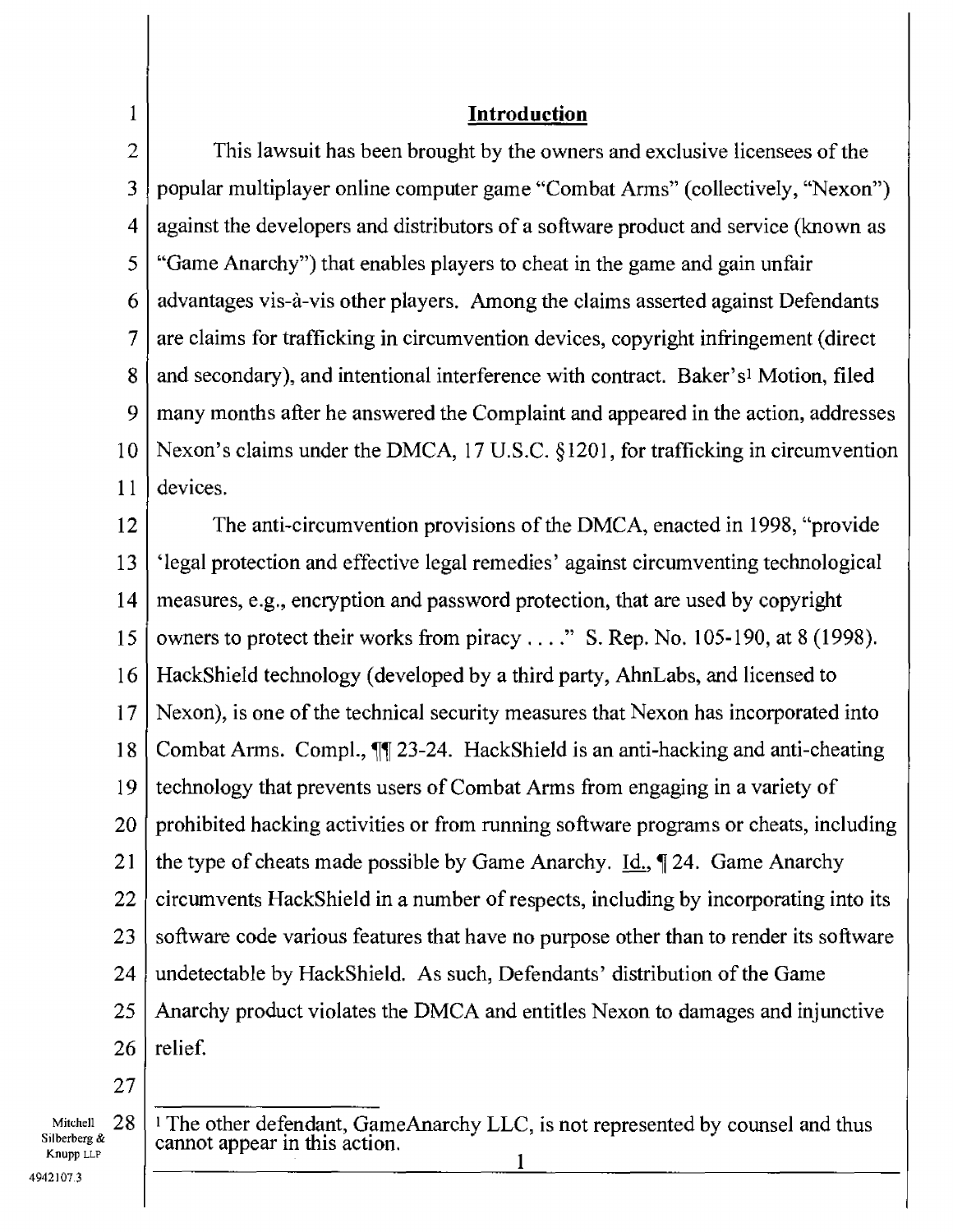1 2 3 4 5 6 7 8 9 10 Baker's claim that Nexon lacks standing to bring its DMCA claims (or, alternatively, that Ahnlab must be added as a party to this dispute) is plain wrong. AhnLab is not the "real party in interest," and, indeed, is not the party that has been injured by Defendants' conduct. Nexon is. Nexon owns the copyright and all related rights in Combat Arms. Nexon has spent millions of dollars developing, operating, and maintaining Combat Arms. Defendants' activities, namely, its creation and distribution of GameAnarchy, have caused severe damage to Combat Arms and has caused Nexon to lose customers as a result of the rampant cheating made possible by GameAnarchy. It is Nexon (not Ahnlab) that will continue to suffer severe and irreparable injury in the absence of injunctive relief.

11 12 13 14 15 16 17 18 19 20 21 22 23 Baker's motion actually is cribbed from a motion that was filed in September 2000 by the defendant in Universal City Studios, Inc. v. Hughes, Case No. 300CV72 (D.Ct.) (Hughes' motion was made available online by the Berkman Center for Internet and Society at Harvard University<sup>2</sup>). See Request for Judicial Notice in Support of Opposition of Plaintiffs to Motion to Dismiss of Defendant David Allen Baker (Indispensable Party/Standing) ("RJN"), Ex. 1. That Motion was summarily denied by the Court. See RJN, Ex. 1. For good reason. The rambling arguments that Baker copied from Hughes' brief were frivolous then, and are even more frivolous now. The arguments ignore the plain language of the statute and relevant caselaw. The law is absolutely clear (and has become even more clear over the last several years) that Nexon, as the owner of copyright in Combat Arms, has standing to bring an action under the DMCA and that Ahnlab need not be added as a party to this action. Baker's position is not supported by any authority.

24 25 26 27 DMCA actions are routinely brought by copyright owners (the injured party), and in none of these cases did the Court ever require that the maker of the accesscontrol or copy-control technology be added as a party. See Universal City Studios, Inc. v. Reimerdes, 111 F. Supp. 2d 294 (S.D.N.Y. 2000), aff'd sub. nom. Universal

Mitchell 28 Silberberg & Knupp LLP

2 http://cyber.law.harvard.edu/openlaw/DVD/CT/0922-motion.pdf 2

4942107.3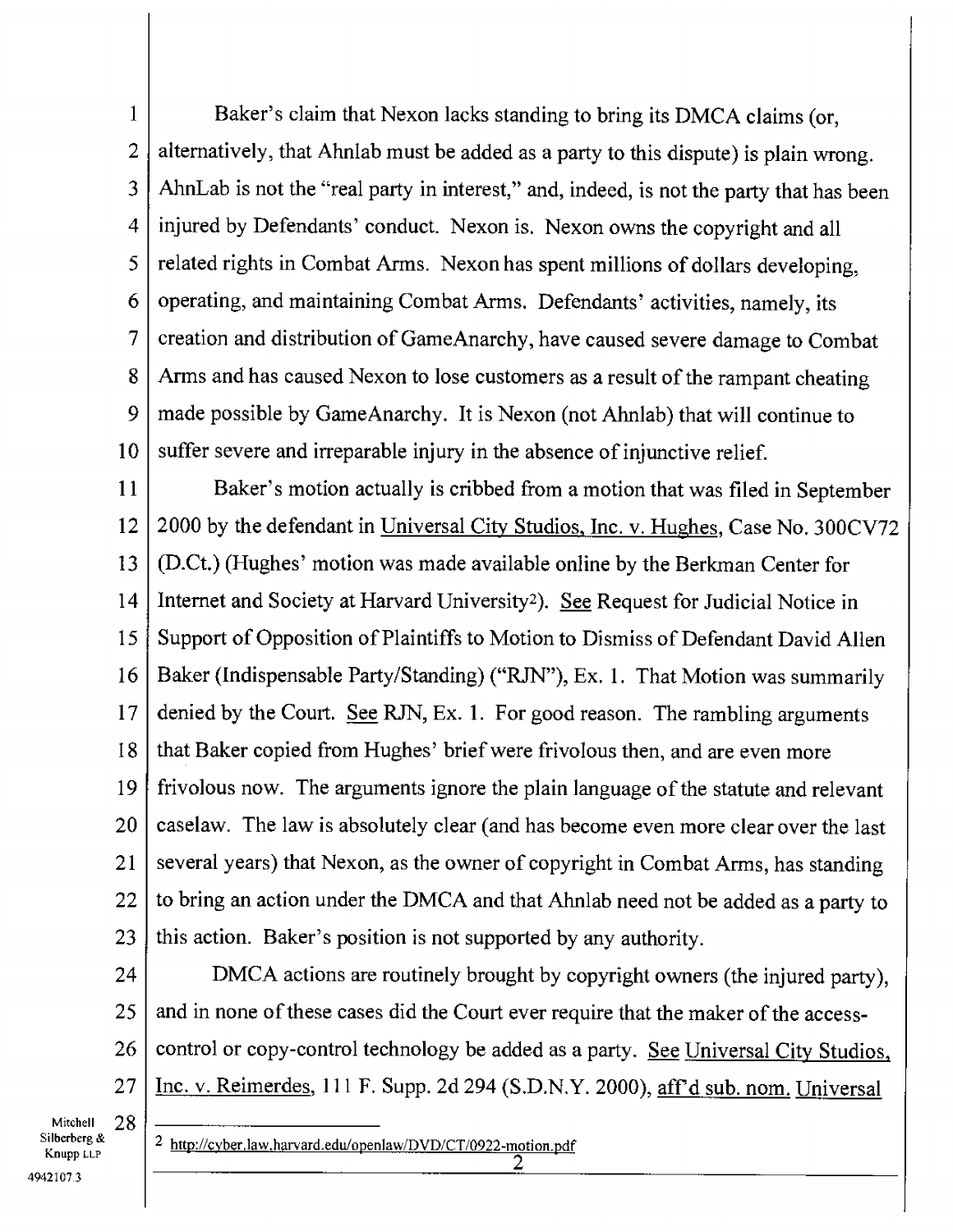City Studios, Inc. v. Corley, 273 F.3d 429 (2d Cir. 2001); Realnetworks, Inc. v. DVD Copy Control Ass'n, 641 F. Supp. 2d 913 (N.D. Cal. 2009) (developers and marketers of copy-protection systems that RealNetworks' product was alleged to have circumvented were not joined as indispensable parties); 321 Studios v. Metro Goldwyn Mayer Studios, Inc., 307 F. Supp. 2d 1085 (N.D. Cal. 2004) (motion picture studios filed claims against distributor of DVD copy software). Moreover, just this past September, Judge Wu rejected an almost identical argument made by the defendant in another case brought by Nexon involving HackShield circumvention, holding that "HackShield's absence would not prevent complete relief among the existing parties as required under Rule  $19(a)(1)(A)$ " and that "other district courts have not required that third-parties who create security technologies, be joined as plaintiffs." Nexon America, Inc. v. Cornwall, CV 12-160-GW (Sept. 18, 2012), RJN, Ex. 2, at p. 3. This Court likewise should deny Baker's Motion. **I. PLAINTIFFS HAVE STANDING TO BRING THEIR DMCA CLAIMS.**  Baker does not dispute that Nexon owns the copyright in Combat Arms, that HackShield is employed by Nexon to protect Combat Arms, and that his circumvention technologies cause harm (or at least are alleged to cause harm) to Nexon and Combat Arms. Nevertheless, Baker's first argument is that Nexon, as the owner of copyright in Combat Arms, somehow lacks standing to assert claims for violation of Section 1201 of the DMCA (the anti-circumvention provisions). That is not the law. Section 1203 of the DMCA specifically provides that *"any person* injured by a violation of section 1201 or 1202 may bring a civil action in an appropriate United States district court for such violation." 17 U.S.C. § 1203(a) (emphasis added). The legislative history makes clear that Congress intended to confer standing on copyright owners to bring actions under the DMCA: "[Section 1201(a)] is *designed*  1 2 3 4 5 6 7 8 9 10 11 12 13 14 15 16 17 18 19 20 21 22 23 24 25 26 27

Mitchell 28 SiIbcrberg & Knupp LLP 4942107.3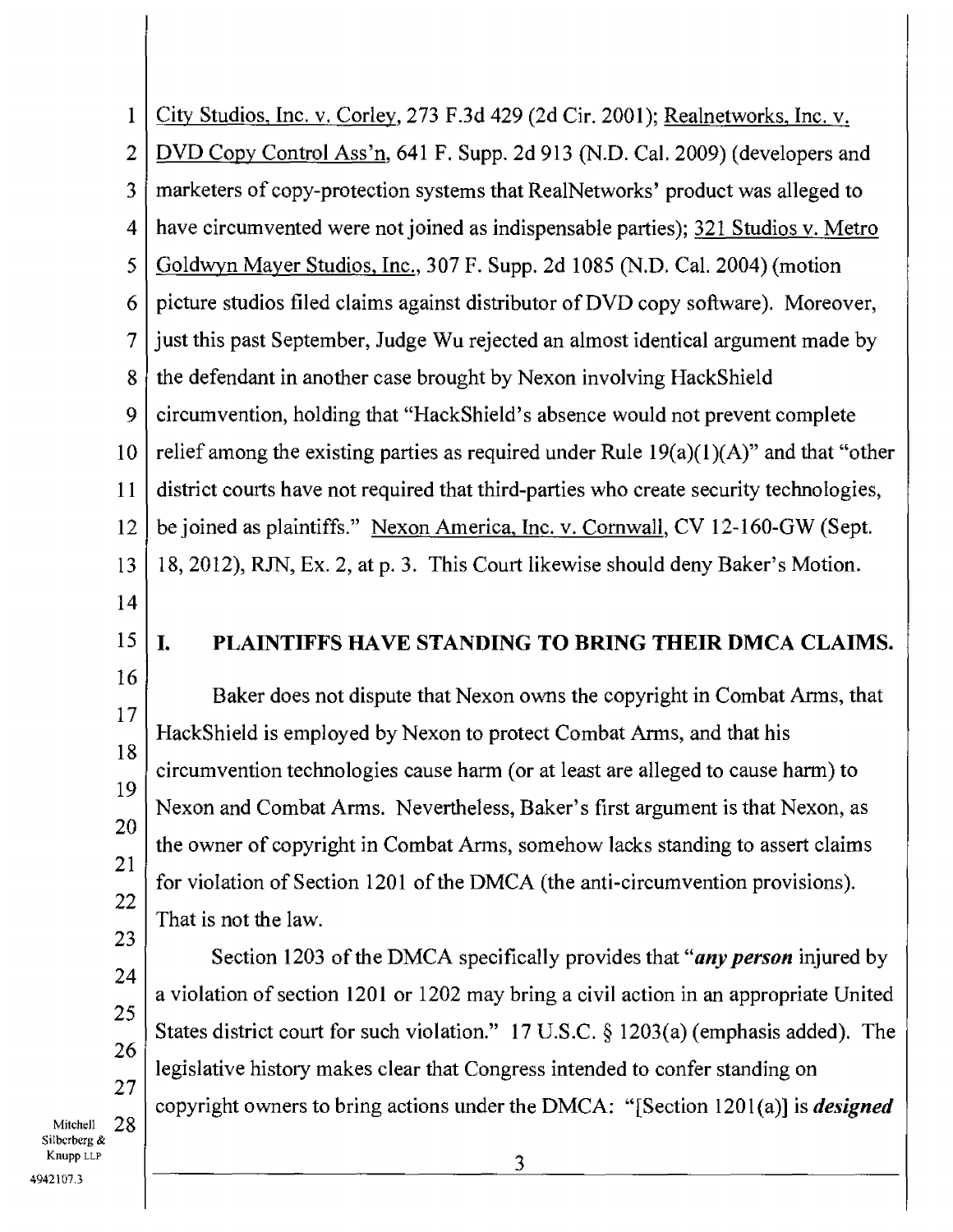1 2 3 4 5 6 7 8 9 10 11 12 13 14 15 *to protect copyright owners."* H.Rep. 105-551, at 18; see also id. at 10 ("When copyrighted material is adequately protected in the digital environment, a plethora of works will be distributed and performed over the Internet. In order to protect the owner, copyrighted works will most likely be encrypted and made available to consumers once payment is made for access to a copy of the work."). In fact, the DMCA standing requirement is so broad that even those who merely provide access to copyrighted material, such as cable companies and satellite television providers (who have *nonexclusive* rights to distribute copyrighted content) may bring DMCA claims. See EchoStar Satellite, L.L.C. v. Viewtech, Inc., 543 F. Supp. 2d 1201, 1206 (S.D. Cal. 2008) ("Because EchoStar contracted and purchased the distribution rights of the programming, it is reasonable to infer that EchoStar also has the authority to control the measures protecting the programming."); CoxCom. Inc. v. Chaffee, No. CIVA 05-107S, 2006 WL 1793184, at \*10 (D.R.I. June 26, 2006) ("the entity which controls access to copyrighted material" could assert a claim under the DMCA).

16 17 18 19 20 21 22 23 24 25 26 27 The broad standing provision of Section 1203 is logical, because it is the *content owner* and provider, not the maker of the access-control technology, that has suffered injury to the copyrighted work as a result of the distribution of the circumvention software. For example, DVDs and digital copies of movies sold on iTunes or Amazon.comgenerally are encrypted to ensure that they are not copied or improperly accessed by those who have not paid for them. Entities that sell DVD decryption or circumvention technology and thereby enable members of the public to unlawfully copy and digitally distribute motion picture content cause direct harm to the copyright owner, who is entitled to recover for that injury. Likewise here, Nexon uses HackShield to control access to Combat Arms and ensure that only legitimate players may play the game. Thus, it is Nexon, the owner of copyright in Combat Arms — not Ahnlabs — that has been directly injured by Defendants' activities. Such harm includes, but is not limited to, harm to the value of Combat

Mitchell 28<br>Silberberg & Knupp Lt.P 4942107.3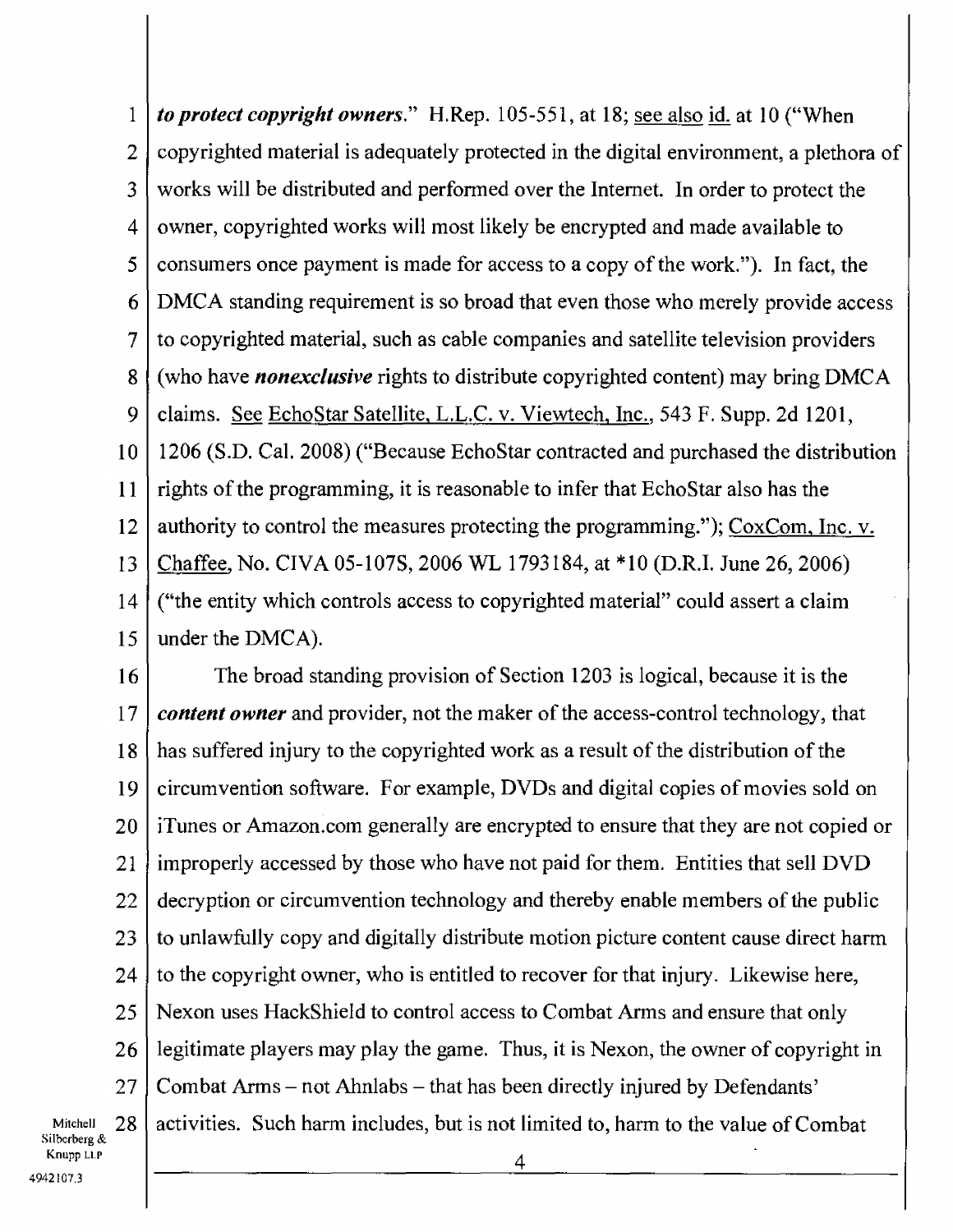1 2 3 4 Arms and the integrity of the game, loss of customers and sales of related Combat Arms products and enhancements, and harm to Nexon's reputation. This is not indirect or abstract injury (as Baker apparently claims); it is direct and tangible injury directly attributable to the circumvention.

5 6 7 8 9 10 11 12 13 14 15 16 17 18 19 20 21 22 23 24 25 26 27 Mitchell  $28$ Copyright owners, such as motion picture studios and video game companies, routinely bring actions under the DMCA. In the seminal DMCA case, Universal City Studios, Inc. v. Reimerdes, the major motion picture studios brought an action against individuals engaged in the distribution of computer software that circumvented a content protection system (known as CSS) that restricted access to and copying of commercial DVDs. 111 F. Supp. 2d at 303-15. Specifically, the defendants' technology (DeCSS) decrypted DVD content and converted it into a unencrypted, plain text format that could be further copied and disseminated over the Internet. Id., at 311-12. As here, the motion picture studios did not create or manufacture CSS; rather, that technology was created by Toshiba and Matsushita Electric Industrial Co., administered by the DVD Copy Control Association, and licensed to the studios. <u>Id.</u>, at 309; <u>see DVD Copy Control Ass'n, Inc. v. Bunner</u>, 31 Cal. 4th 864, 871 (2003). Nevertheless, because the studios and their copyrighted movies were injured by DeCSS, they had standing to bring the action, and the owners of CSS were not required to be joined as parties to the lawsuit. As the Court noted: "The DMCA provides that '[a]ny person injured by a violation of section 1201 or 1202 may bring a civil action in an appropriate United States court for such violation.' For the reasons set forth above, plaintiffs obviously have suffered and, absent effective relief, will continue to suffer injury by virtue of the ready availability of means of circumventing the CSS access control system on their DVDs." Reimerdes, 111 F. Supp. 2d at 341-42. The same was true in several other cases involving the same or similar technology. See also Realnetworks, Inc., 641 F. Supp. 5

silberberg& Knupp LLP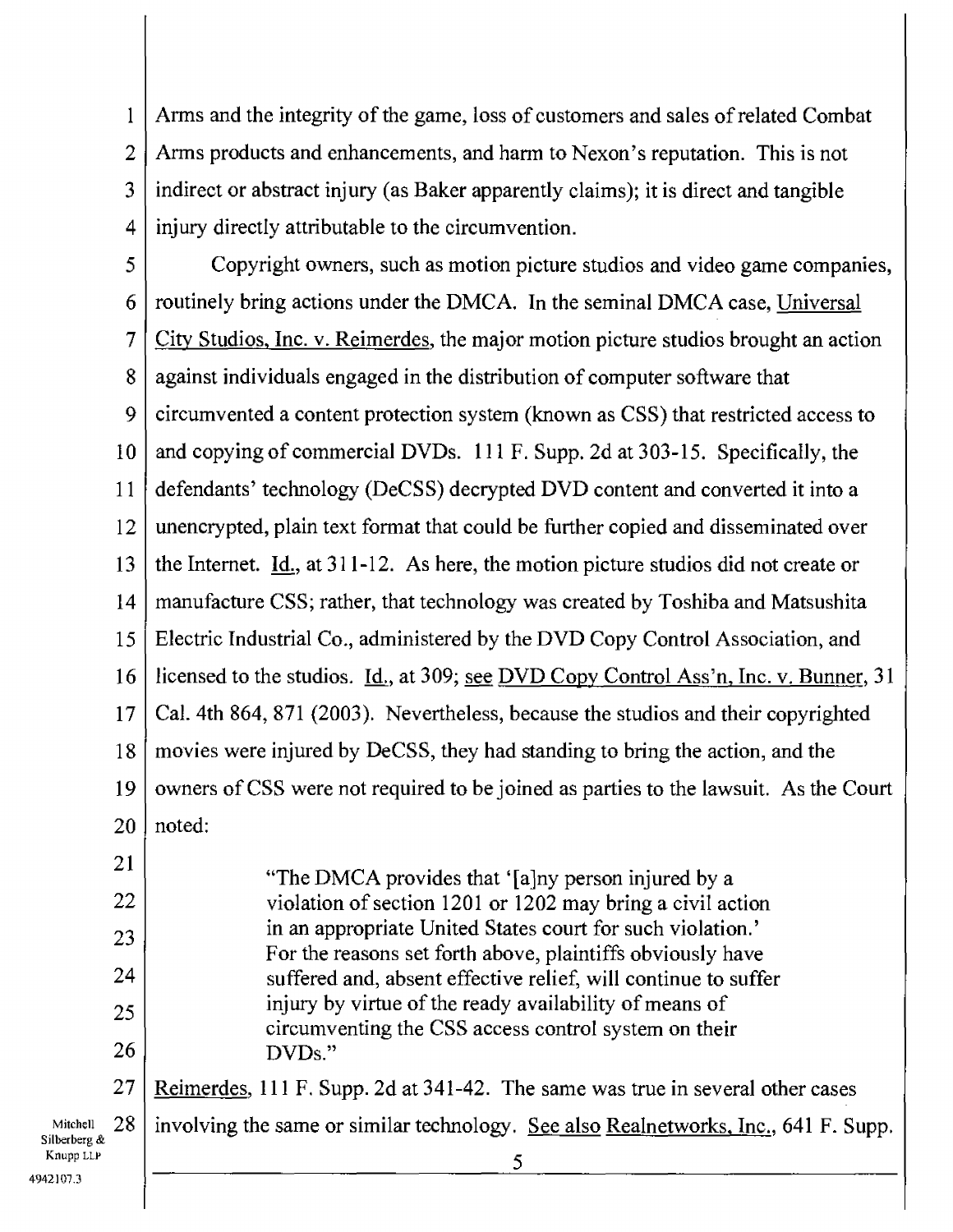1 2 3 4 2d at 927-30 (developers and marketers of copy-protection systems that RealNetworks' product was alleged to have circumvented were not joined as indispensable parties); 321 Studios, 307 F. Supp. 2d at 1090 (motion picture studios filed claims against distributor of DVD copy software).

5

6 7 8 9 10 11 12 By contrast, Baker does not cite *any* authority to support his novel claim that Nexon's injury is insufficient or that the plaintiff in a Section 1201 anticircumvention action "must be able to claim ownership of the technological measure at issue." Motion at 6. The two DMCA cases cited by Baker — both of which were decided before Reimerdes — are irrelevant. Those cases stand, at most, for the proposition that the owner of the technology that has been circumvented *also* has standing to bring suit under the DMCA; not that *only* the owner of the accesscontrol technology has standing to bring suit.

13 14 15 16 17 18 19 20 21 Finally, Baker's claim that to allow this case to proceed would unfairly enable "the hundreds of licensees of Hackshield" to bring "a near infinite succession of harassing lawsuits" is wrong. Motion at 13. Only Nexon has the right and ability to bring a lawsuit arising from injury to *Combat Arms* as a result of Defendants' unlawful trafficking in circumvention devices. To the extent that Defendants have injured *other* copyright owners as a result of their circumvention activities, those are different claims and different injuries that must be separately proven. Such injuries to those other copyrights do not overlap or duplicate the injuries caused by Defendants to Combat Arms.

- 22
- 23

24

25

26

27

## **II. AHNLAB IS NOT A NECESSARY OR INDISPENSABLE PARTY.**

Under Federal Rule of Civil Procedure 19(a), a person is a "required party" who must be joined if feasible, only if:

(A) in that person's absence, the court cannot accord

complete relief among existing parties; or

Mitchell 28<br>Silberberg & Knupp LLP 4942107.3

6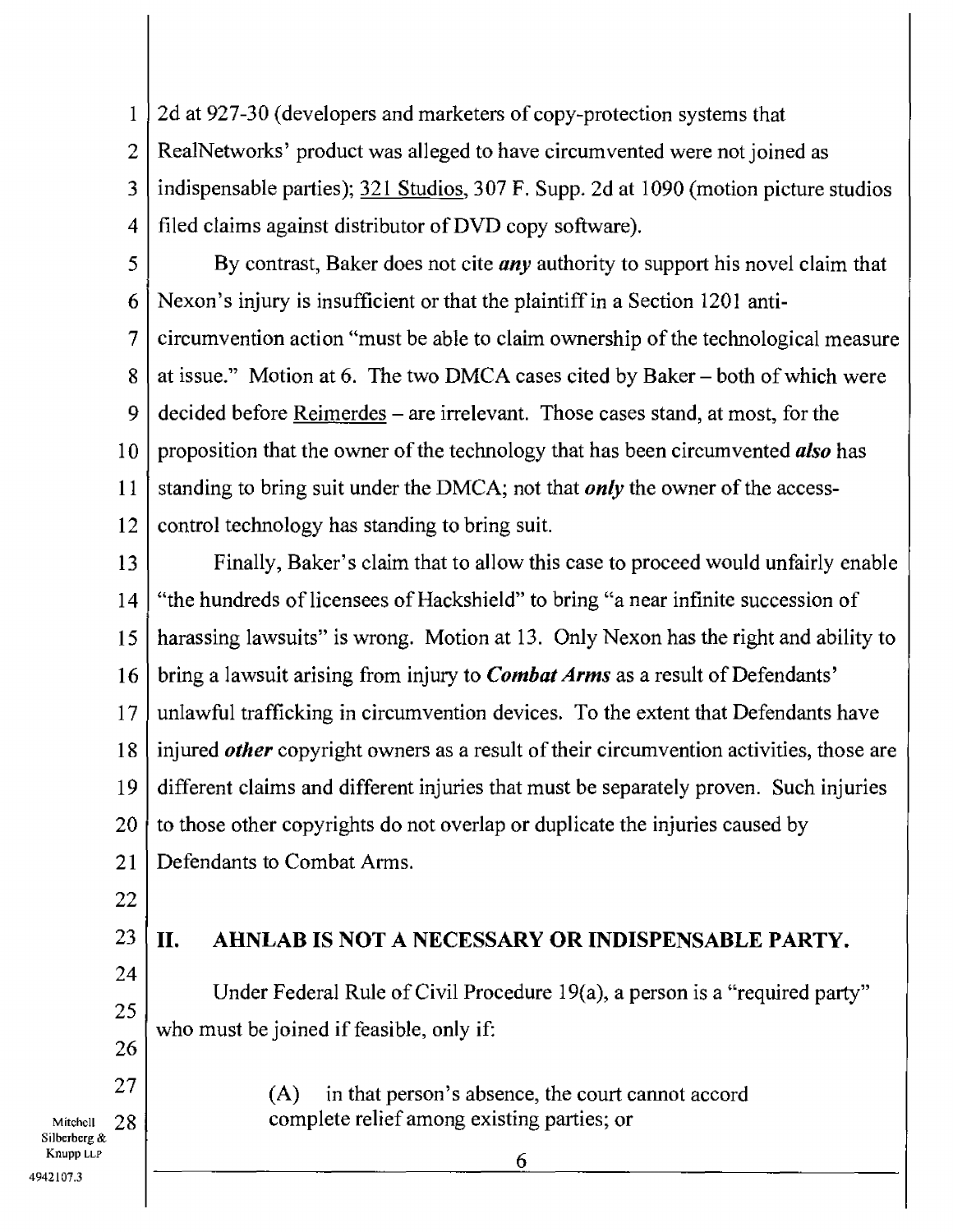| 1                         | (B)<br>that person claims an interest relating to the subject                                                                                                                                                                        |  |  |  |
|---------------------------|--------------------------------------------------------------------------------------------------------------------------------------------------------------------------------------------------------------------------------------|--|--|--|
| $\overline{2}$            | of the action and is so situated that disposing of the action<br>in the person's absence may:                                                                                                                                        |  |  |  |
| 3                         | as a practical matter impair or impede<br>(i)                                                                                                                                                                                        |  |  |  |
| $\overline{4}$            | the person's ability to protect the interest; or<br>(ii) leave an existing party subject to a                                                                                                                                        |  |  |  |
| 5                         | substantial risk of incurring double, multiple,                                                                                                                                                                                      |  |  |  |
| 6                         | or otherwise inconsistent obligations because<br>of the interest.                                                                                                                                                                    |  |  |  |
| $\overline{7}$            | Fed. R. Civ. P. $19(a)(1)$ .                                                                                                                                                                                                         |  |  |  |
| 8                         | The party advocating joinder has the burden of demonstrating, through the                                                                                                                                                            |  |  |  |
| 9                         | production of evidence, that "the person who was not joined is needed for a just                                                                                                                                                     |  |  |  |
| 10                        | adjudication." 7 Charles Alan Wright, Arthur R. Miller and Mary Kay Kane,                                                                                                                                                            |  |  |  |
| 11                        | Federal Practice and Procedure § 1609 (3d ed. 2001); Am. Gen. Life & Accident                                                                                                                                                        |  |  |  |
| 12                        | Ins. Co. v. Wood, 429 F.3d 83, 92 (4th Cir. 2005) (same); see also City of New                                                                                                                                                       |  |  |  |
| 13                        | <u>York v. Milhelm Attea &amp; Bros., Inc.</u> , 550 F. Supp. 2d 332, 353 (E.D.N.Y. 2008)                                                                                                                                            |  |  |  |
| 14                        | (party seeking dismissal "'has the burden of producing evidence showing the nature                                                                                                                                                   |  |  |  |
| 15                        | of the interest possessed by an absent party and that the protection of that interest<br>will be impaired by the absence" (citation omitted)). "[C]onclusory statements,                                                             |  |  |  |
| 16                        |                                                                                                                                                                                                                                      |  |  |  |
| 18                        | 17<br>without any evidence showing that [the persons] are, in fact, indispensable parties as                                                                                                                                         |  |  |  |
| 19                        | defined in Rule 19(a)" are insufficient. Imperial v. Castruita, 418 F. Supp. 2d 1174,                                                                                                                                                |  |  |  |
| 20                        | 1178 (C.D. Cal. 2006).                                                                                                                                                                                                               |  |  |  |
| 21                        | Additionally, a finding that a party is indispensable is not the end of the                                                                                                                                                          |  |  |  |
| 22                        | inquiry. If the Court determines that a party was required to be joined, it "must"                                                                                                                                                   |  |  |  |
| 23                        | order that the person be made a party." Fed. R. Civ. P. $19(a)(2)$ . An action may                                                                                                                                                   |  |  |  |
| 24                        | only be dismissed if a person who is required to be joined cannot be joined, and the                                                                                                                                                 |  |  |  |
| 25                        | Court determines, "in equity and good conscience, [that] the action should be                                                                                                                                                        |  |  |  |
| 26                        | dismissed," rather than proceed among the existing parties. Fed. R. Civ. P. 19(b). <sup>3</sup>                                                                                                                                      |  |  |  |
| 27                        | <sup>3</sup> In making this determination, the Court should consider: "(1) the extent to which                                                                                                                                       |  |  |  |
| 28<br>Mitchell            | a judgment rendered in the person's absence might prejudice that person or the<br>existing parties; (2) the extent to which any prejudice could be lessened or avoided<br>by: (A) protective provisions in the judgment; (B) shaping |  |  |  |
| Silberberg &<br>Knupp LLP |                                                                                                                                                                                                                                      |  |  |  |
| 42107.3                   |                                                                                                                                                                                                                                      |  |  |  |
|                           |                                                                                                                                                                                                                                      |  |  |  |

 $\hat{\mathcal{A}}$ 

Knupp LLP 4942107.3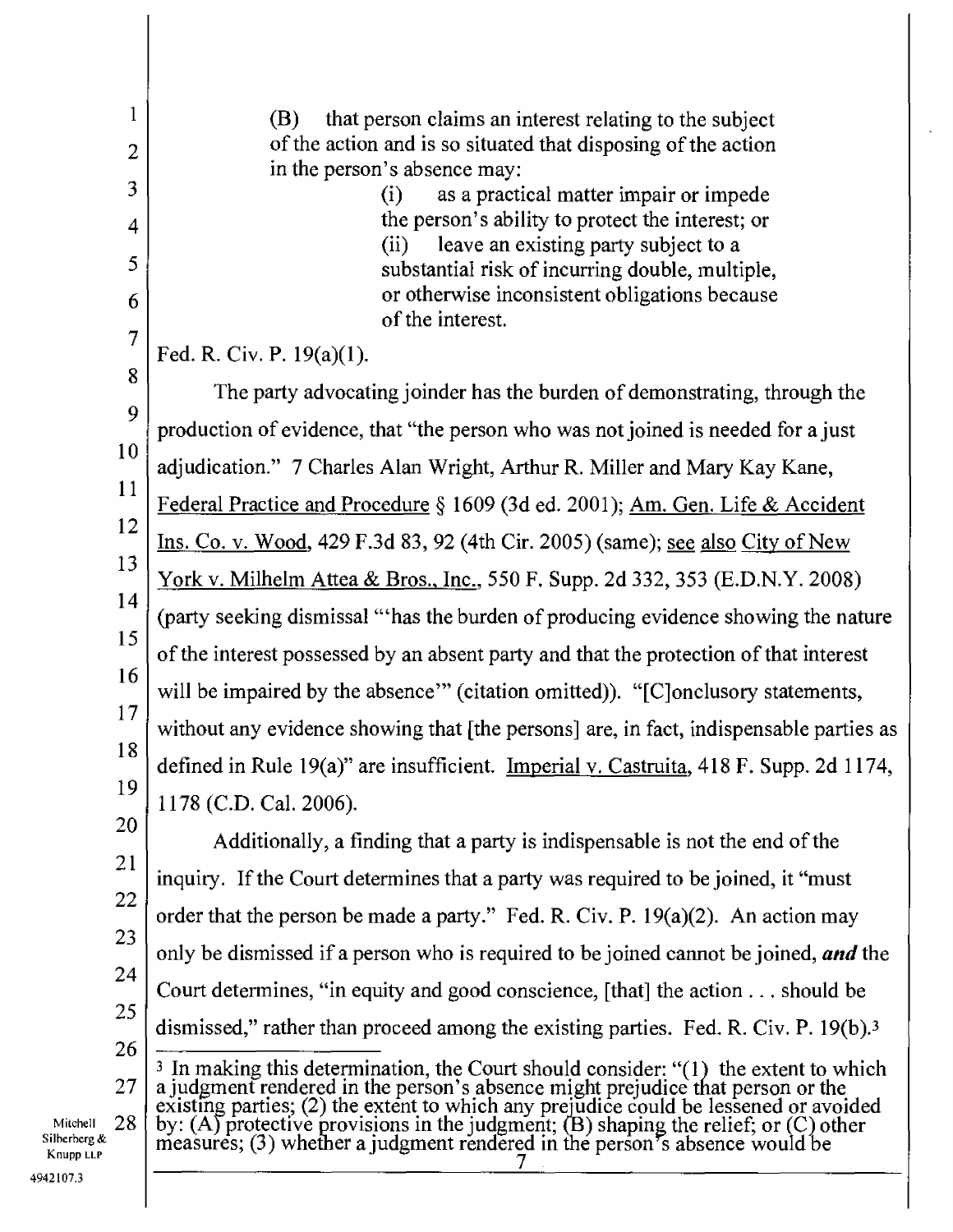"A nonparty in whose absence an action must be dismissed is one who 'not only [has] an interest in the controversy, but [has] an interest of such a nature that a final decree cannot be made without either affecting that interest, or leaving the controversy in such a condition that its final termination may be wholly inconsistent with equity and good conscience." E.E.O.C. v. Peabody W. Coal Co., 610 F.3d 1070, 1078 (9th Cir. 2010) (quoting Shields v. Barrow, 58 U.S. 130, 139 (1855)). 1 2 3 4 5 6

The Court need not determine whether Ahnlab can or cannot be joined to this action because Baker has not presented *any* evidence to support its claim that Ahnlab is a party required to be joined in this lawsuit, including that Ahnlab claims an interest in this lawsuit, that complete relief cannot be accorded it its absence, or that Baker will be subject to a risk of multiple or inconsistent obligations. Nor can Baker do so. 7 8 9 10 11 12

*First,* Ahnlab has never claimed *any* interest in the subject of this lawsuit. That alone mandates denial of Baker's motion. Cornwall, RJN, Ex. 2, at p. 3 ("Here, the owners and operators of HackShield technology have not claimed any interest in this lawsuit, and they are therefore not necessary."). 13 14 15 16

*Second*, Baker provides no reason (far less evidence) why the absence of Ahnlab would prevent this Court from according complete relief in this action to render them necessary parties under Rule 19(a)(1)(A). As set forth above, *Nexon*  (not Ahnlab) is the owner of the copyright in Combat Arms and is the entity injured by Defendants' trafficking of circumvention devices. To the contrary, HackShield does not possess *any* interest in Combat Arms. Thus, Ahnlab has no standing to seek damages for Nexon's lost customers, loss of goodwill, or loss of investment in Combat Arms. Any speculative relief that could theoretically be sought by Ahnlab would necessary be entirely distinct and independent of Nexon's claims here. Complete relief plainly can be accorded in this action. See, e.g., Gwartz v. Jefferson 17 18 19 20 21 22 23 24 25 26 27

Mitchell 28 Silberberg & Knupp LIP 4942107.3

adequate; and (4) whether the plaintiff would have an adequate remedy if the action were dismissed for nonjoinder." Fed. R. Civ. P. 19(b). 8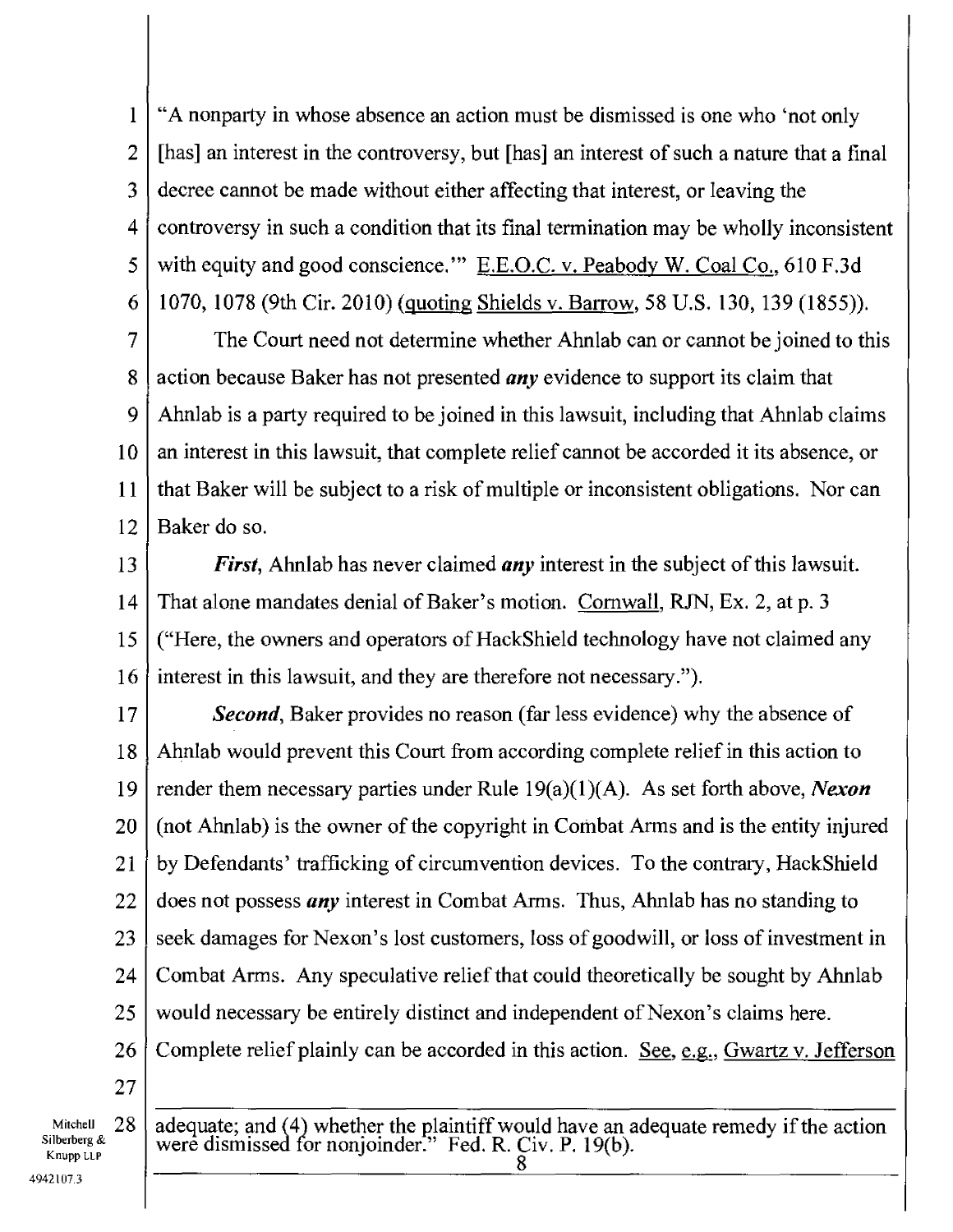Mem'l Hosp. Ass'n, 23 F.3d 1426, 1428 (8th Cir. 1994) (Rule 19(a)(1) "requires joinder only when the absence of the unjoined party prevents complete relief among the *current* parties . . . . The focus is on relief between the parties and not on the speculative possibility of further litigation between a party and an absent person." (emphasis added) (citation omitted)); Estate of McFarlin ex rel. Laass v. City of Storm Lake, 277 F.R.D. 384, 390-91 (N.D. Iowa 2011) (individual was not a necessary party where her claims were entirely independent of the plaintiffs' claims). 1 2 3 4 5 6 7 8

*Third*, there is no risk of double or multiple obligations. As noted, this action involves *only* Combat Arms, and not any other computer game or software product protected by HackShield. See Cornwall, RJN, Ex. 2, at p. 3 ("Plaintiffs have not alleged and no proof has been proffered that the actions of HackShield affect Defendant's potential liability.") There is no dispute that no person or entity other than Nexon (far less HackShield) has any right to bring the claims asserted in this action. Thus, to the extent HackShield even arguably has any right or ability to bring an anti-circumvention claim, such a claim would not (and could not) seek to redress injury to Combat Arms. 9 10 11 12 13 14 15 16 17

This lawsuit is in no way similar to the cases cited by Baker, all of which involved absent parties that would be able to bring the same or similar claims as those at issue, and would be able to seek essentially the same damages. See Smith v. Kessner, 183 F.R.D. 373, 375 (S.D.N.Y. 1998) (defendant could be subject to multiple obligations on the same claim where absent party could bring separate claims "seeking essentially the same damages"); Avon Cosmetics (FEBO) Ltd. v. New Hampton, Inc., No. 90 Civ. 7208 (RLC), 1991 WL 90808, at \*4 (S.D.N.Y. May 22, 1991) (entity was a necessary party where it could sue the defendant on the basis of the same subject matter, and "for some of the same amounts"). To the contrary, as noted above, in the numerous cases brought by copyright owners for 18 19 20 21 22 23 24 25 26 27

Mitchell  $28$ <br>Silberberg & Knupp LLP 4942107.3